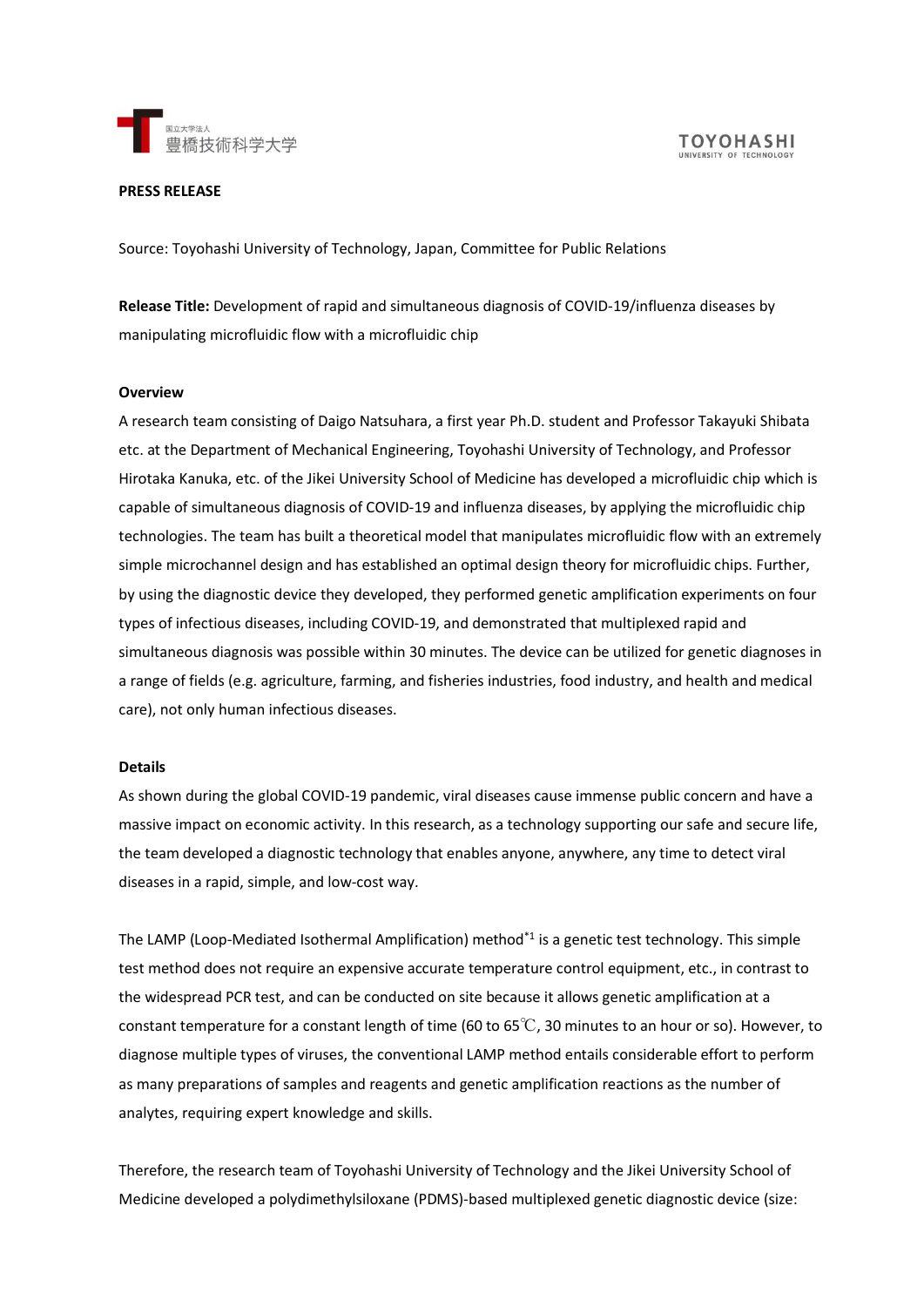

# **TOYOHASHI**

45mm x 25mm, reaction chamber: 3µL x 5 pieces) (refer to the photo in the figure) by applying the microfluidic chip technology. It autonomously, equally, and accurately dispenses samples and reagent into an array of reaction chambers simply by introducing the liquid, a mixture of an extremely small amount of sample extracted from the analytes and a reagent, into the diagnostic device. By heating the device in warm water (at 60 to 65℃, for 30 minutes to an hour or so), it is capable of simultaneous diagnosis of multiple types of viruses with only one operation (one work process per sample).

The genetic diagnosis result shown in the figure indicates that four types of infectious diseases including the COVID-19 (seasonal influenza A, SARS, and influenza H1N1 pdm09) have been successfully detected with this diagnosis device. Only the reaction chamber that reacted when a sample containing the gene of each virus was introduced turned sky blue (denoting a positive reaction) after 30 minutes, which means that visual detection is possible.

In addition, to support on-site diagnoses, the team has developed a smartphone app, which automatically diagnoses the reaction as positive or negative based on photographs taken with a smartphone camera, jointly with OptTech LLC. (Toyohashi, Aichi; founded by a graduate from the university). As shown in the figure, the diagnosis device is capable of easy automatic test result diagnosis (positive or negative), by placing the device after LAMP reaction in a simple LED illumination device and taking photographs with a smartphone. As a result, it is expected that anyone will be able to easily perform the test, anywhere and anytime.

Note: The LAMP method is a loop-mediated isothermal amplification method developed by Eiken Chemical Co., Ltd. (https://www.eiken.co.jp/). Four to six types of primers are set for six to eight areas of a targeted gene to amplify the gene at a constant temperature (60 to 65°C) through strand displacement reaction.

#### **Future Outlook**

In the future, aiming to commercialize the diagnosis device, the research team will develop devices capable of multiplexed rapid diagnosis of variants of the COVID-19 and human infectious diseases for a safe life during and after the COVID-19 pandemic. To provide technologies that contribute to food safety and security, it will aim to realize multiple simultaneous diagnosis of food allergic substances (seven specific raw materials: wheat, soba, peanut, egg, milk, shrimp, and crab) and food poisonous fungi (e.g. salmonella and O-157).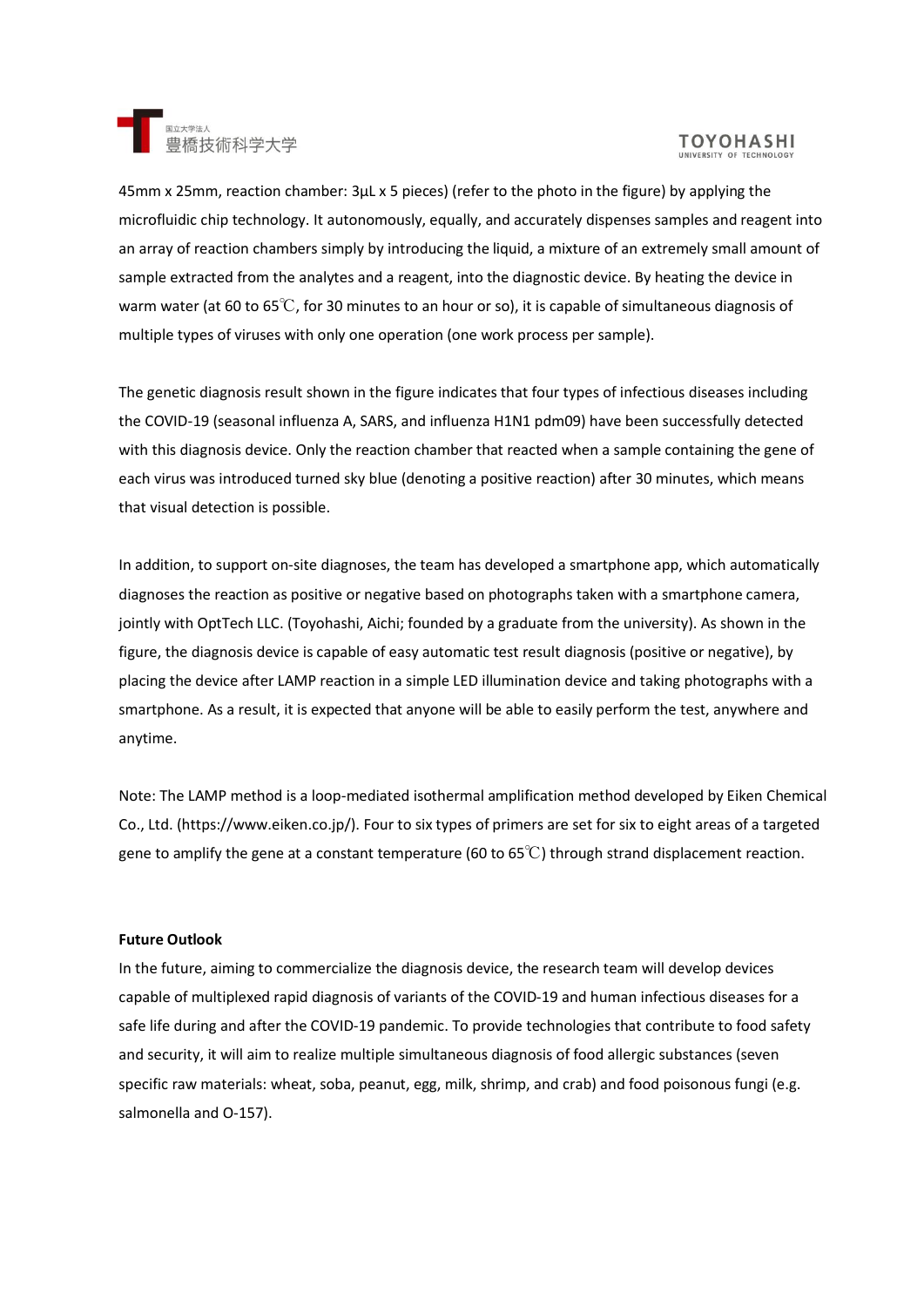

#### **TOYOHASHI** UNIVERSITY OF TECHNOLOG

# **Reference**

Daigo Natsuhara, Ryogo Saito, Hiroka Aonuma, Tatsuya Sakurai, Shunya Okamoto, Moeto nagai, Hirotaka Kanuka, and Takayuki Shibata, (2021) A method of sequential liquid dispensing for the multiplexed genetic diagnosis of viral infections in a microfluidic device. *Lab on a Chip*, 21(24), 4779-4790, 10.1039/d1lc00829c

# **Acknowledgements**

This research was partially supported by the Japan Agency for Medical Research and Development (AMED) under Grant Number JP20he0622021 (Development of µTAS-based device for rapid detection of SARS-CoV-2; representative: Professor Hirotaka Kanuka). We express our cordial gratitude for it.

# **Further information**

Toyohashi University of Technology 1-1 Hibarigaoka, Tempaku, Toyohashi, Aichi Prefecture, 441-8580, JAPAN Inquiries: Committee for Public Relations E-mail: press@office.tut.ac.jp Toyohashi University of Technology founded in 1976 as a National University of Japan is a research institute in the fields of mechanical engineering, advanced electronics, information sciences, life sciences, and architecture.

Website:<https://www.tut.ac.jp/english/>

# Figure1:





Caption: Photo of the multiplexed genetic diagnostic device and detailed design of the reaction microchamber